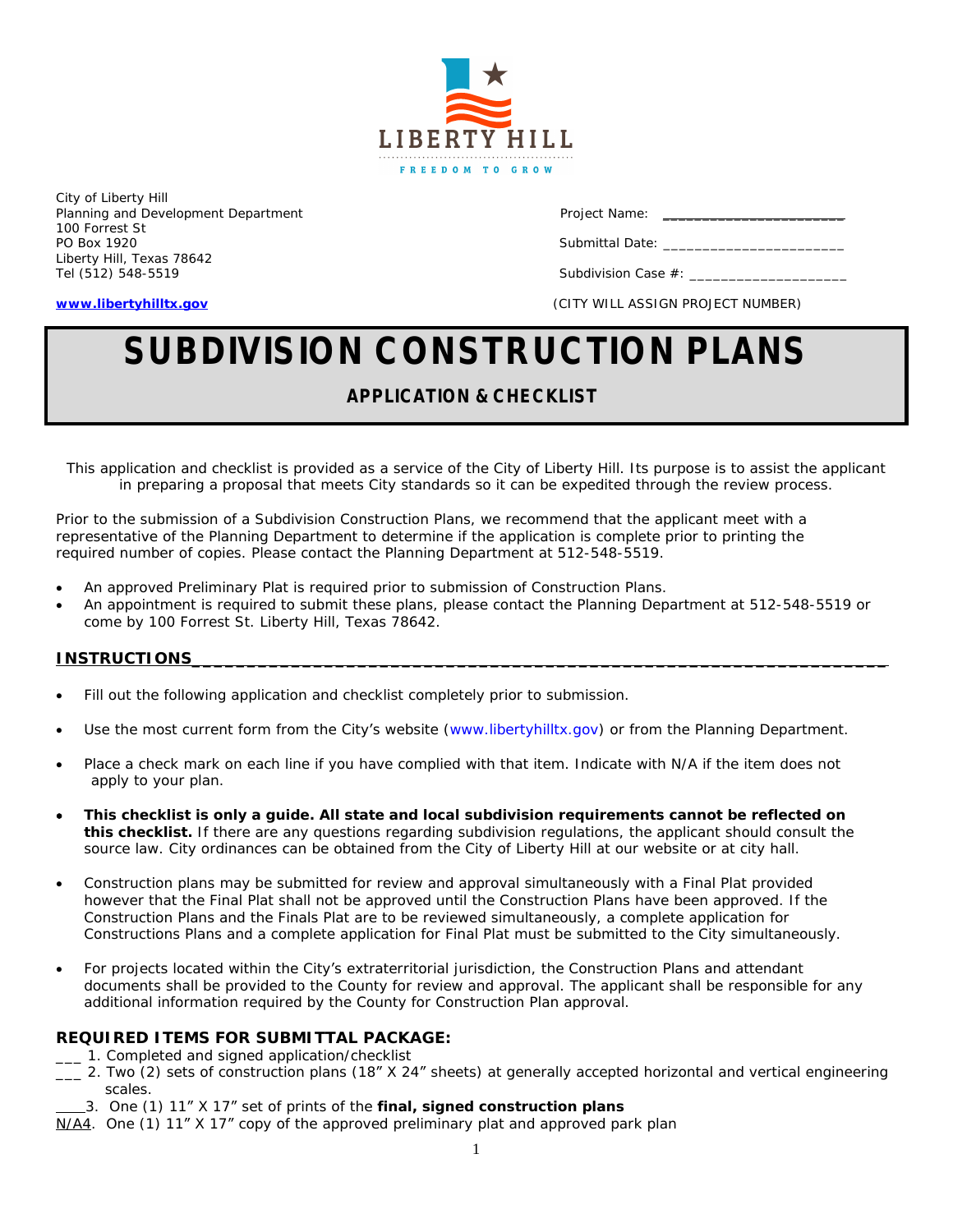# N/A 5. One (1) copy of any executed development agreement approved by the City that affects this property.

- \_\_\_ 6. A disk including PDF copies of all submittal documents.
- \_\_\_ 7. Certified estimate of cost of construction for items the city of Liberty Hill will be inspecting
- N/A 8. Copy of certified tax certificate
- \_\_\_ 9. Filing Fee (calculation listed below)

| FILING FEE CALCULATION:<br>Base Fee                          |                                                                                                                                                                                                                                                                                                                                                   | \$1500.00 |
|--------------------------------------------------------------|---------------------------------------------------------------------------------------------------------------------------------------------------------------------------------------------------------------------------------------------------------------------------------------------------------------------------------------------------|-----------|
|                                                              | Construction Plan Review & Inspection Fee: 3.5% of the construction cost due at the time of application \$                                                                                                                                                                                                                                        |           |
|                                                              | Please note: verification and adjustment of the construction<br>cost is required prior to City acceptance. A final engineer's<br>signed and sealed certified copy of the final cost of all<br>improvements dedicated to the City or equivalent private<br>infrastructure is required in the close out package as part of<br>the final acceptance. |           |
| <b>TOTAL FEE</b> (due at the time of application submission) |                                                                                                                                                                                                                                                                                                                                                   |           |

# **APPLICANT INFORMATION:**

**Please Note:** The signature of owner authorizes City of Liberty Hill staff to visit and inspect the property for which this application is being submitted. The signature also indicates that the applicant or his agent has reviewed the requirements of this checklist and all items on this checklist have been addressed and complied with.

The agent is the official contact person for this project and the single point of contact. All correspondence and communication will be conducted with the agent. If no agent is listed, the owner will be considered the agent.

#### **(Check One):**

*\_\_\_\_ I, the owner, will represent this application with the City of Liberty Hill.*

| I, the owner, hereby authorize the person named below to act as my agent in processing this application with the<br>City of Liberty Hill.   |         |        |      |  |  |  |
|---------------------------------------------------------------------------------------------------------------------------------------------|---------|--------|------|--|--|--|
| <b>OWNERSHIP INFORMATION:</b>                                                                                                               |         |        |      |  |  |  |
| <b>Property Owner: Phone: Fax:</b>                                                                                                          |         |        |      |  |  |  |
| (If property ownership is in the name of a partnership, corporation, joint venture, trust or other entity, please list the official name of |         |        |      |  |  |  |
| the entity and the name of the managing partner.)                                                                                           |         |        |      |  |  |  |
| Address:                                                                                                                                    | City:   | State: | Zip: |  |  |  |
| Email:                                                                                                                                      | Mobile: |        |      |  |  |  |
| I hereby request that my property, as described above, be considered for this application and I give City Staff and                         |         |        |      |  |  |  |
| elected or appointed representative's permission to visit the site described in this application. I acknowledge that I will                 |         |        |      |  |  |  |
| be required to pay an engineering review fee for this project in an amount that will be determined at the end of the                        |         |        |      |  |  |  |
| review period based on how much review time is required by the reviewing engineer:                                                          |         |        |      |  |  |  |
| <b>Owner's Signature: Date:</b>                                                                                                             |         |        |      |  |  |  |
| <b>AGENT INFORMATION:</b>                                                                                                                   |         |        |      |  |  |  |
| If an agent is representing the owner of the property, please complete the following information:                                           |         |        |      |  |  |  |
| Project Agent: Phone:                                                                                                                       |         | Fax:   |      |  |  |  |
| Address:                                                                                                                                    | City:   | State: | Zip: |  |  |  |
| Email:                                                                                                                                      | Mobile  |        |      |  |  |  |
| I hereby authorize the person named above to act as my agent in processing this application:                                                |         |        |      |  |  |  |
| Owner's Signature:                                                                                                                          |         | Date:  |      |  |  |  |
|                                                                                                                                             |         |        |      |  |  |  |

*I hereby attest that I prepared this application/checklist and that all information shown hereon is correct and complete to the best of my knowledge. I acknowledge that an engineering review fee will be required for this project in an amount that will be determined at the end of the review period based on how much review time is required by the reviewing engineer:*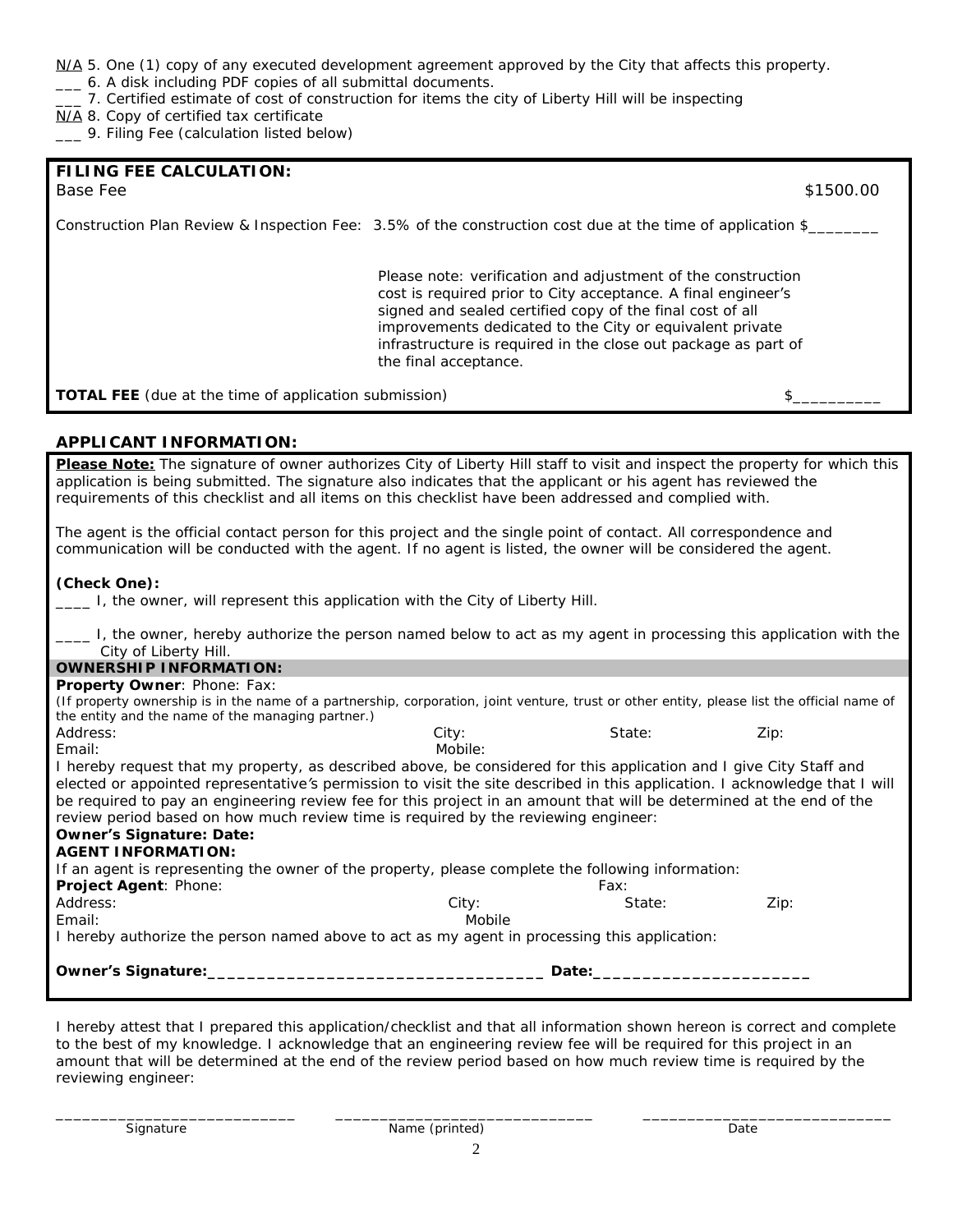# **THE FOLLOWING INFORMATION IS REQUIRED TO BE SHOWN ON THE PLAN AND/OR SUBMITTED WITH THE PLANS:**

#### **COVER SHEET:\_\_\_\_\_\_\_\_\_\_\_\_\_\_\_\_\_\_\_\_\_\_\_\_\_\_\_\_\_\_\_\_\_\_\_\_\_\_\_\_\_\_\_\_\_\_\_\_\_\_\_\_\_\_\_\_\_\_\_\_\_\_\_\_**

- \_\_\_ 1. The proposed name of the subdivision as listed on the preliminary plat.
- \_\_\_ 2. The date, names, addresses and phone numbers of the owner of record, developer, registered public surveyor, and licensed professional engineer (if applicable).
- \_\_\_ 3. A location map showing the relation of the subdivision to streets and other prominent features in all directions for a radius of at least one (1) mile using a scale of one inch equals two thousand feet (1"=2,000'). The latest edition of the USGS 7.5 minute quadrangle map is recommended.
- 4. Provide a 3" X 3" box near the bottom right corner of every sheet for an approval stamp and initials.
- \_\_\_ 5. Certification, signature and revision blocks as required by the City, including the following:

"Based on the design engineer's certification of compliance with all applicable City, State and Federal regulations, the **wastewater portion of the plans** and specifications contained herein have been reviewed and are found to be in compliance with the requirements of the City of Liberty Hill"

 $m...$ <sup>TMTM</sup> $E = K = n \times m$ .  $m \times m$ . TMI $= m$ KbK

 $C^{\infty}$ Ce£=b" $\downarrow$ c"......

*David Stallworth, Senior Director of Planning Date* **Date** City of Liberty *Hill, Texas*

| Wayne Bonnet, Director of Public Works | <u>Date</u> |
|----------------------------------------|-------------|
| City of Liberty Hill, Texas            |             |

If in Williamson County,

*J. Terron Everton, P.E. County Engineer County Engineer* Williamson County, Texas

#### STREET & ROADWAY SYSTEMS:

- \_\_\_ 1. The horizontal layouts and alignments showing geometric data and other pertinent design details. The horizontal layout shall also show the direction of storm water flow and the location of manholes, inlets and special structures.
- \_\_\_ 2. Vertical layouts and alignments showing existing and proposed center line, right and left right-of-way line elevations along each proposed roadway.
- \_\_\_ 3. Typical right-of-way cross sections showing pertinent design details and elevations as prescribed in the City Standard Details and Specifications. *Use Round Rock Transportation Criteria Manual.*
- \_\_\_ 4. Typical paving sections showing right-of-way width, lane widths, median widths, shoulder widths, and pavement recommendations.
- \_\_\_ 5. Attendant documents containing any additional information required to evaluate the proposed roadway improvements, including geotechnical information and traffic impact studies.
- \_\_\_ 6. Show any transportation improvements required by a TIA on the property.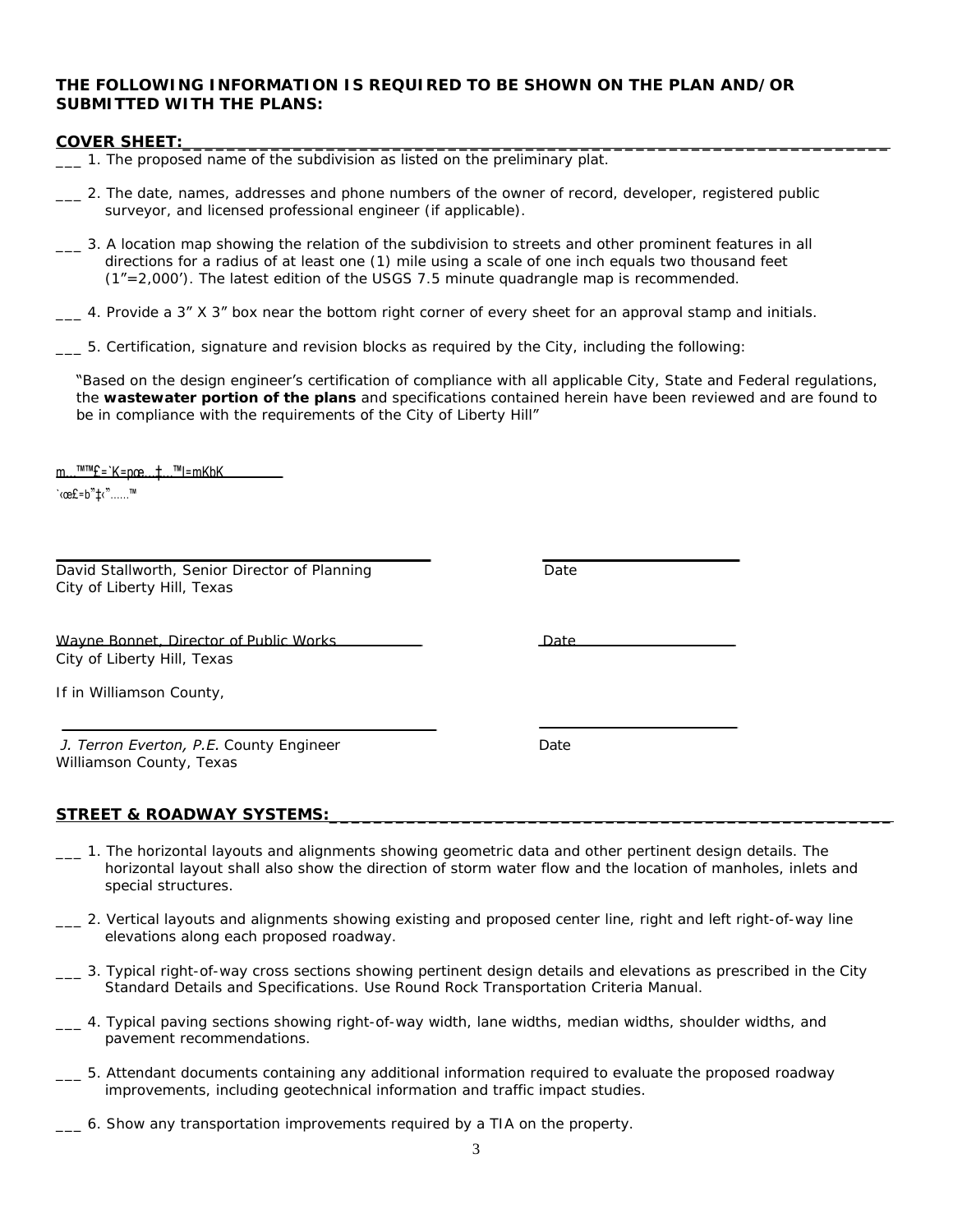# DRAINAGE IMPROVEMENTS:

- \_\_\_ 1. Detailed design of all drainage facilities as indicated in the Preliminary Plat phase, including typical channel or paving section, storm sewers and other storm water control facilities.
- \_\_\_ 2. Adequate access is provided for maintenance of and repair to drainage facilities.
- \_\_\_ 3. Typical channel cross-sections, plan and profile drawings of every conduit/channel shall be shown.
- \_\_\_ 4. Existing and proposed topographic conditions indicating one (1) foot contour intervals for slopes less than 5%, two (2) foot contour intervals for slopes between 5% and 10%, and five (5) foot contour intervals for slopes exceeding 10%, and referenced to a United States Geological Survey or Coastal and Geodetic Survey bench mark or monument.
- \_\_\_ 5. Attendant documents containing design computations in accordance with the Subdivision Ordinance for the City of Liberty Hill, and any additional information required to evaluate the proposed drainage improvements
- \_\_\_ 6. A copy of the complete application for flood plain map amendment or revision, as required by the Federal Emergency Management Agency (FEMA), if applicable.
- \_\_\_ 7. Non-Residential and Multi-Family Drainage and Detention Facilities:
	- Non-residential and multi-family drainage facilities include all detention ponds, water quality ponds, outlet structures, berms, improved channels or other improvements associated with the drainage improvements. Roadside swales and inlets are not included.

#### **EROSION & SEDIMENTATION CONTROLS:**

- \_\_\_ 1. Proposed fill or other structure elevating techniques, levees, channel modifications and detention facilities.
- \_\_\_ 2. Existing and proposed topographic conditions with vertical intervals not greater than one (1) foot referenced to a United States Geological Survey or Coastal and Geodetic Survey bench mark or monument.
- \_\_\_ 3. The location, size, and character of all temporary and permanent erosion and sediment control facilities with specifications detailing all on-site erosion control measures which will be established and maintained during all periods of development and construction.
- \_\_\_ 4. Contractor staging areas, vehicle access areas, temporary and permanent spoils storage areas.
- \_\_\_ 5. A plan for restoration for the mitigation of erosion in all areas disturbed during construction.
- \_\_\_ 6. If spoils sites are proposed to remain after subdivision acceptance, include the following notes and confirm that the proposed location meets this criteria.

Fill material originating from the land that is the subject of a subdivision application may be temporarily stored on said land provided that the developer complies at all times with the following requirements:

(a) The fill material shall be stored at the location shown on the approved construction plans.

(b) The fill material shall consist of earthen material originating from the subdivision only, shall remain free from debris, and shall be suitable for use as fill material on the future phases of the subdivision. The fill material may not include any material from outside of the subdivision.

(c) Storage of the fill material shall comply with the Storm Water Pollution Prevention Plan including revegetation of disturbed areas and other sedimentation and erosion controls adopted by the Texas Commission on Environmental Quality.

(d) The fill material will be placed and stored in such manner so that it is stable, with the side slopes no steeper than a 3:1 (h:v) slope.

(e) The fill material will be located so as not to disturb any wetland areas that may exist in the subdivision, and will be placed in a manner and location so as not to adversely affect the natural course of drainage across the land or impede drainage from neighboring properties.

(f) Fiscal surety that complies with Section 28 of this Ordinance in an amount equal to 110% of the cost of removal of the fill material will be filed with the City prior to the acceptance of the subdivision that generates the fill material. The fiscal surety will be based on an estimate prepared by the engineer for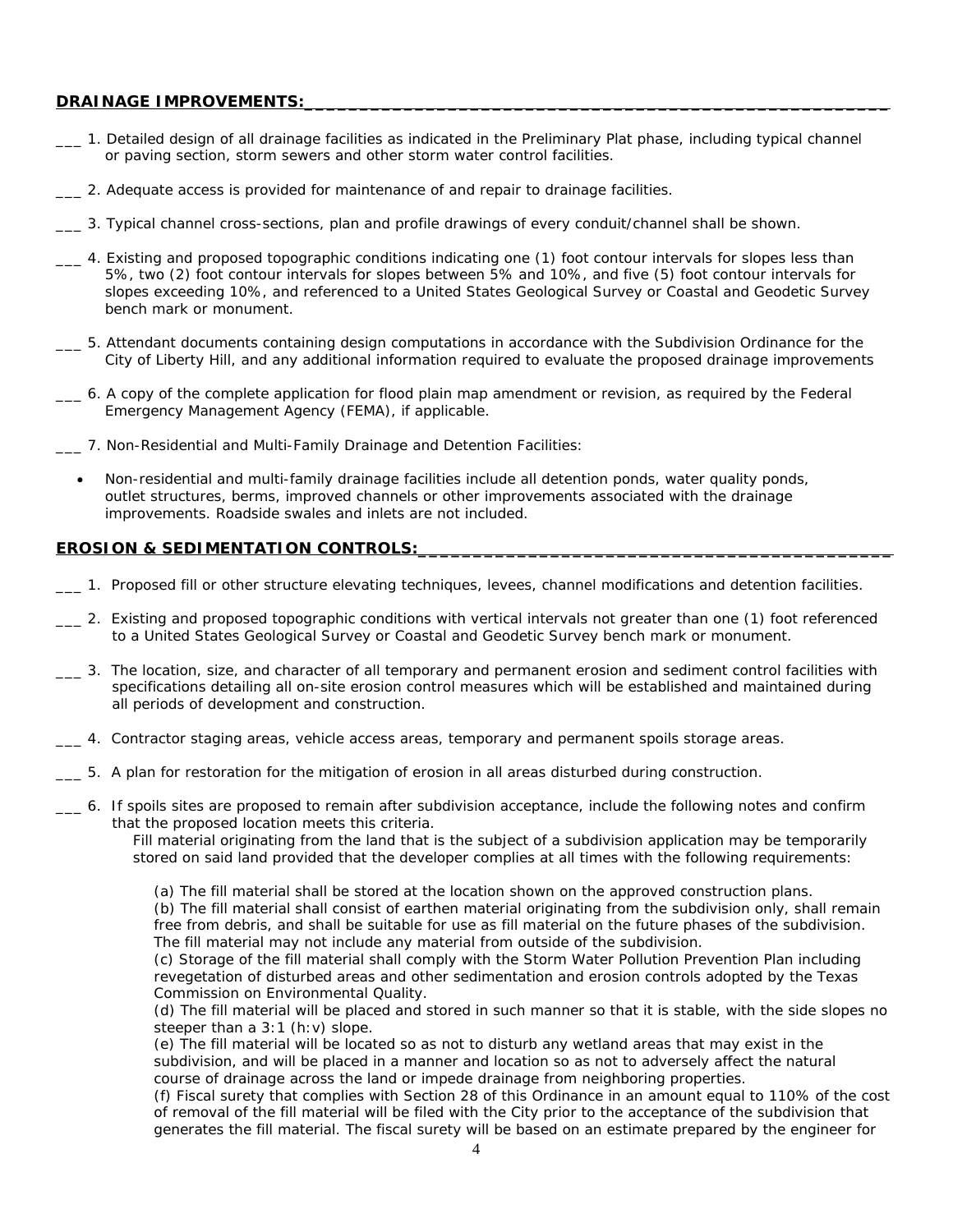the subdivision and approved by the City Engineer.

(g) The height of the fill material shall not exceed ten (10') feet.

(i) Permission to store fill material in the subdivision will expire and terminate in the event that a preliminary plat, construction plans, or a final plat for any portion of the land expires, or at such time that the improvements for the last phase of the subdivision are accepted.

# WATER DISTRIBUTION SYSTEMS:

- \_\_\_ 1. The layout, size, and specific location of the existing and proposed water mains, pump stations, storage tanks, and other related structures sufficient to serve the proposed land uses and development as identified in the Preliminary Plat phase and in accordance with the City Standards and Details and Specifications.
- \_\_\_ 2. The existing and proposed location of fire hydrants, valves, meters and other fittings.
- \_\_\_ 3. Design details showing the connection with the existing City water system.
- \_\_\_ 4. The specific location and size of all water service connections for each individual lot.
- \_\_\_ 5. Attendant documents containing any additional information required to evaluate the proposed water distribution system.

# WASTEWATER COLLECTION SYSTEMS:

- \_\_\_ 1. The layout, size and specific location of the existing and proposed wastewater lines, manholes, lift stations, and other related structures sufficient to serve the land uses and development as identified in the Preliminary Plat phase, in accordance with all current City standards, specifications, and criteria for constructions of wastewater systems.
- \_\_\_ 2. Plan and profile drawings for each line in public rights-of-way or public utility easements, showing existing ground level elevation at center line of pipe, pipe size and flow line elevation at all bends, drops, turns, and station numbers at fifty (50) foot intervals.
- \_\_\_ 3. Design details for manholes and special structures. Flow line elevations shall be shown at every point where the line enters or leaves the manholes.
- \_\_\_ 4. Detailed design for lift stations, package plants or other special wastewater structures.
- \_\_\_ 5. Attendant documents containing any additional information required to evaluate the proposed wastewater system, and complete an application for State Health Department approval.

#### **TRAFFIC CONTROL, STREET LIGHTS & SIGNS:\_\_\_\_\_\_\_\_\_\_\_\_\_\_\_\_\_\_\_\_\_\_\_\_\_\_\_\_\_\_\_\_\_\_\_\_\_\_\_**

- \_\_\_ 1. The location, size, type and description of street lights according to City Standard Details and Specifications.
- \_\_\_ 2. The electrical design signed and sealed by an engineer for the LED street light system on a metered circuit.
- \_\_\_ 3. The location, size, type and description of street signs according to City Standard Details and Specifications
- \_\_\_ 4. Show pavement markings and location of stop bars and other markings (if applicable) as required in the latest version of the Texas Manual Uniform Traffic Control Devices.
- \_\_\_ 5. Provide City of Liberty Hill street sign detail.
- \_\_\_ 6. The location, size (where applicable) and type of speed limit signs and permanent traffic barricades according to City Standard Details and Specifications.

#### SIDEWALKS:

- \_\_\_ 1. The location, size and type of sidewalks and pedestrian ramps according to City Standard Details and Specifications.
- \_\_\_ 2. Those sidewalks not abutting a residential, commercial or industrial lots (including sidewalks along street frontages of lots proposed for schools, churches, park lots, detention lots, drainage lots, landscape lots, or similar lots), sidewalks on arterial streets to which access is prohibited, sidewalks on double frontage lots on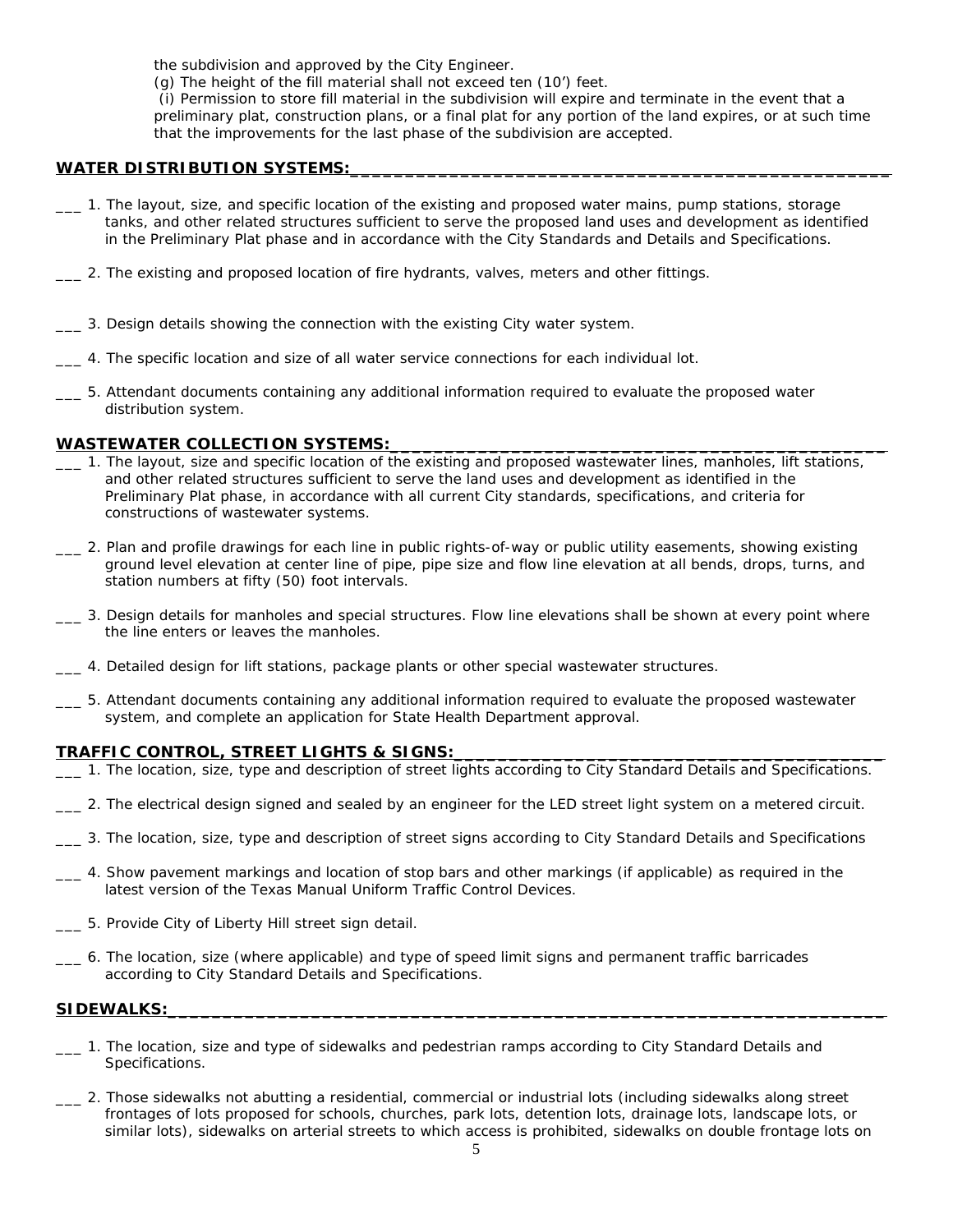the side to which access is prohibited, and all sidewalks on safe school routes are shown on the plans to be installed with the subdivision improvements.

- \_\_\_ 3. Provide a sidewalk plan labeling the sidewalks to be built by the homebuilder and sidewalks to be built by the subdivision developer.
- \_\_\_ 4. For single-family residential subdivisions that are not registered with TDLR, provide documentation from a Registered Accessibility Specialist (RAS) that the pedestrian infrastructure within the public right-of-way complies with the Texas Accessibility Standards.

# PARK LAND, IMPROVEMENTS & OTHER PUBLIC OR COMMON AREAS:

- \_\_\_ 1. Proof of HOA establishment (One copy of the homeowner's association creation documents including responsibilities for park and/or landscaped entrance maintenance is provided if such facilities are provided.
- \_\_\_ 2. Proof of Ownership, Dedication, Perpetual Use & Maintenance (Provide a recorded deed, agreement, conveyance and/or restrictions demonstrating that the private park land and facilities are restricted to park and recreational purposes by a recorded covenant that runs with the land in favor of the future owners of property that cannot be defeated or eliminated without the consent of the City Council. The recorded deed, agreement, conveyance and/or restrictions should adequately provide for private ownership and perpetual maintenance.)
- \_\_\_ 3. *Park Concept Plan* (Provide one copy of Plan with submission on the disk)
- \_\_\_ 4. Fiscal Guarantee of Completion (Provide a fiscal note covering the cost of constructing all park improvements shown on the approved *Park Concept Plan*. If phasing is planned the fiscal note should cover all improvements and phases.)
- \_\_\_ 5. Show all facilities included on the approved *Park Concept Plan* and label improvement phases, if applicable.

# LANDSCAPE PLAN - TREES, SCREENING, & LANDSCAPING:

- \_\_\_ 1. The location, size and description of all Significant Trees (to remain or to be removed), and Replacement Trees to meet the requirements of the City of Liberty Hill Subdivision Ordinance
- \_\_\_ 2. The location, size and description of all landscaping and screening materials.
- \_\_\_ 3. Provide an approved License Agreement associated with any landscaping or signage located in the public right-of-way.

#### **DESIGN CRITERIA:\_\_\_\_\_\_\_\_\_\_\_\_\_\_\_\_\_\_\_\_\_\_\_\_\_\_\_\_\_\_\_\_\_\_\_\_\_\_\_\_\_\_\_\_\_\_\_\_\_\_\_\_\_\_\_\_\_\_\_\_**

\_\_\_ 1. Final design criteria, reports, calculations and all other related computations, if not previously submitted with the Preliminary Plat.

#### **COST ESTIMATES:\_\_\_\_\_\_\_\_\_\_\_\_\_\_\_\_\_\_\_\_\_\_\_\_\_\_\_\_\_\_\_\_\_\_\_\_\_\_\_\_\_\_\_\_\_\_\_\_\_\_\_\_\_\_\_\_\_\_\_\_\_**

- \_\_\_ 1. A cost estimate of each required improvement, prepared, signed and sealed by a professional engineer licensed to practice in the State of Texas.
- \_\_\_ 2. Verification and adjustment of the construction cost is required prior to City acceptance. A final engineer's signed and sealed certified copy of the final cost of all improvements dedicated to the City or equivalent private infrastructure is required in the close out package as part of the final acceptance.

#### **APPROVALS:\_\_\_\_\_\_\_\_\_\_\_\_\_\_\_\_\_\_\_\_\_\_\_\_\_\_\_\_\_\_\_\_\_\_\_\_\_\_\_\_\_\_\_\_\_\_\_\_\_\_\_\_\_\_\_\_\_\_\_\_\_\_\_\_\_**

- **EXECUTE:** After all comments have been addressed, the applicant will be required to submit one unbound final set of construction plans for signatures.
- **Q** After the plans have been signed, they will be stamped and returned to the applicant.
- The applicant will be responsible for making three collated and stapled final copies of the signed plans and a scanned copy of the plans.
- Plans must be scanned at 300 dpi, uncompressed format TIF to the original approved scale. The digital